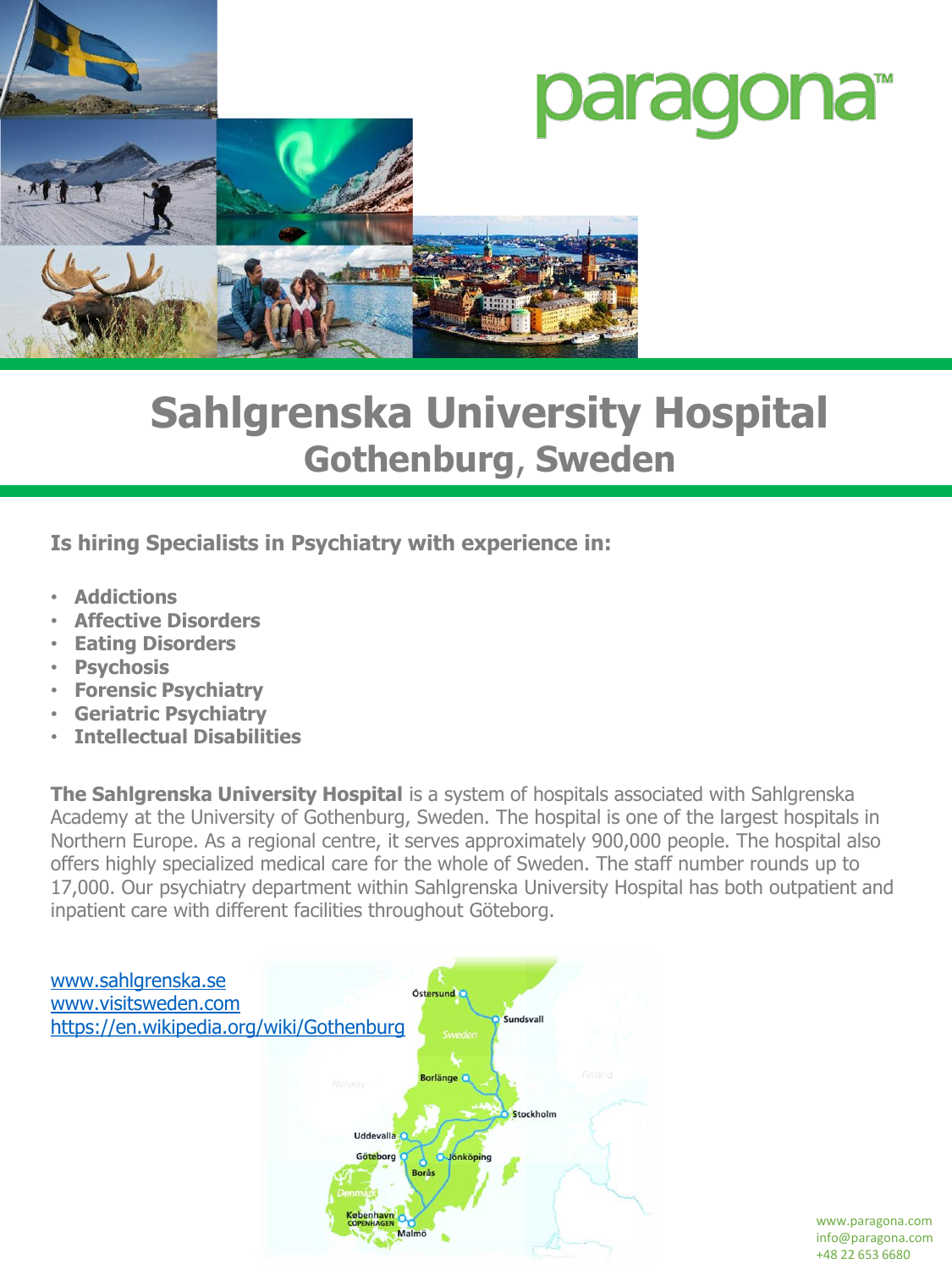

## **ADDICTIONS DEPARTMENT**

The Addictions Department provides assessment and treatment for complicated abuse or addiction to alcohol, addictive drugs and narcotics. The business also caters for people with psychiatric problems, in combination with the above. Family members and relatives can obtain advice and support.

Depending clinics consist of inpatient Östra Hospital and Nordhems Clinic. Outpatient care is geographically diverse, with responsibilities for various areas. In addition, there are specialist clinics for women, youth, social functioning of people with substance abuse/dependence, heroin addiction and mental illness.

#### **Responsibilities**

Psychiatrists should diagnose and treat psychiatric illness and concurrent substance abuse/dependence in the acute stages. Also must supervise the doctors and prospective specialists and participate in the development of health department of psychosocial treatment interventions. The psychiatrist should be the hub of the clinic treating operations and shall, together with the other doctors stand medical expertise but at the same time be flexible and cooperative and respect that other professions contribute with unique knowledge of their respective areas

## **AFFECTIVE DISORDERS DEPARTMENT**

The psychiatric clinic **Affektiva II** offers specialized psychiatric care to people living in the centre of Goteborg, in the western part of the city and Hisingen (city area). We accept patients with affective disorders, anxiety disorders and other general psychiatric conditions, except for psychotic illnesses.

The psychiatric outpatient Västra Frölunda is a **general psychiatric outpatient centre** owned by **University Hospital Sahlgrenska, Psychiatry Affektiva II**. We cover the following areas: Askim, Frölunda, Högsbo, West Gothenburg, Lundby and West Hisingen. The psychiatric team consists of a psychiatrist, psychologist, nurse, social worker, physiotherapist and occupational therapist. The clinic consists of five groups with a total of approximately 35 employees. The target group are the patients with severe depression, anxiety disorders, personality disorders and neuropsychiatric disorders.

#### **Responsibilities**

Taking care of patients who need specialized care for mental health, assessment, monitoring and further research. You are the leader of the psychiatric interdisciplinary team. Such tasks include training in each specialty (ST) and medical practitioners (AT) that as part of their specialty practiced for a time in the office. Also involved in research and development as the improvement of the clinic.

## **INTELLECTUAL DISABILITIES**

#### **Nursing Psychiatry**

Consultative activity with investigation, overall evaluation and treatment of patients with difficult to treat, challenging behaviour and development disorders, when psychiatric interventions at county hospitals have not been enough. Possibility of residential / in-patient care for observation.

The unit conducts out-patient and in-patient care in multi-professional teams. It is important to establish a good collaboration between healthcare providers and with the local authorities and other municipalities, since many in the patient group have several disabilities and health problems. Beside nursing psychiatry, subspecialized geriatric psychiatry and investigation and treatment of dementia are also carried out.

The salary situation is the same for the whole SU-psychiatry, with an entry salary of minimum 57 500 SEK (the 2018 initial entry salary) and when the doctor starts working independently with Swedish specialist licence, there will be an individual set salary with approx 1000 SEK wage increase/year of experience from the homeland. www.paragona.com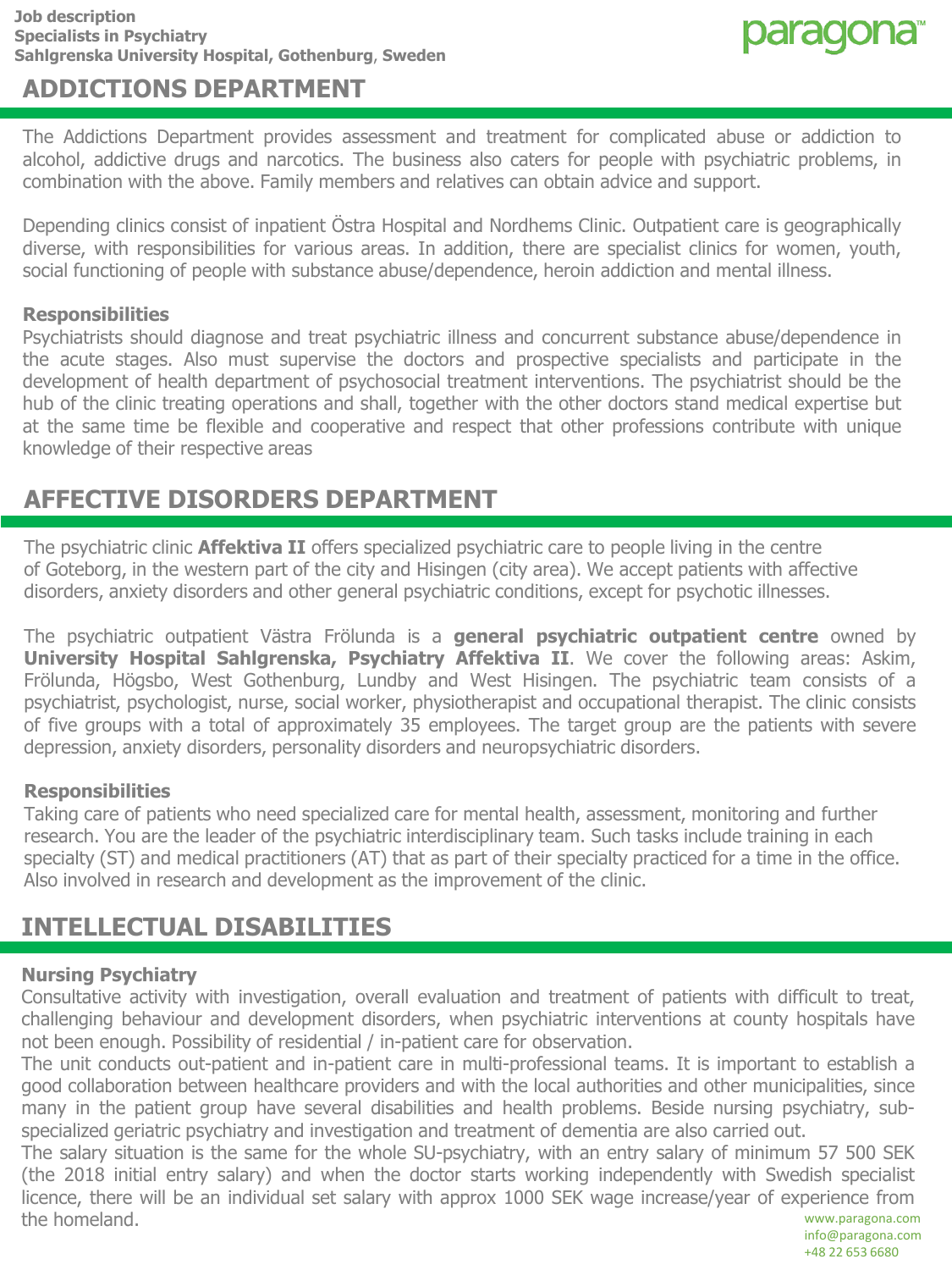

## **EATING DISORDERS DEPARTMENT**

#### **Responsibilities**

Your daily work will include patient-centered care with both diagnosing and treating patients with the diagnosis of Anorexia Nervosa and Bulimia Nervosa.

Our inpatient department for Anorexia Nervosa and Bulimia Nervosa includes in total 8 beds for patients with above diagnosis. You will work close together with nurses, psychologists and physiotherapists. You will also work in a close collaboration with colleagues at the subspecialized outpatient clinic for eating disorders. The outpatient clinic is located in the same hospital building as the inpatient ward. Additional work assignment includes tutoring students and interns. Clinical research will also be part of the position. We closely collaborate with the Sahlgrenska Academy.

### **DEPARTMENT OF PSYCHOTIC DISORDERS**

#### **In-patient position**

The in-patient section consists of 4 wards with 10-12 beds each. Approximately 3 nurses and 2-3 auxiliary nurses work at every ward per day (+ night shift) and the physician team is usually one specialist, one resident and 1-2 interns or other junior doctors. Average time of stay is about four weeks; the treatment and planning is highly coordinated with the responsible out-patient doctor. A person-centred working model is currently being developed and implemented. Working hours: 8 am to 4.45 pm.

#### **Main responsibilities:**

- Daily team meetings
- Coordination meetings with out-patient units and municipal social workers
- Patient interviews
- Supervision and guidance of physician students and junior doctors

- Responsibility for compulsive care (applications to court, weekly negotiations with a judge, decisions on medication, submission, clamping of patients etc.)

#### **Out-patient position**

The out-patient section consists of 8 units distributed over different parts of the Gothenburg area, each consisting of 1-4 multidisciplinary teams, working in accordance with the care model "Integrated Psychiatry" (in scientific papers often referred to as R-ACT) where each patient has a Case Manager. Three of the out-patient units also have 7-8 beds for less acute patients and two of them have mobile teams that can visit patients after office hours. Working hours: 8 am to 4.45 pm.

#### **Main responsibilities:**

- Weekly team meetings
- Patient visits (mostly at the unit but sometimes in the patients' homes)
- Prescription of medications
- Certificates for social security and other authorities
- Coordination of care for hospitalized patients